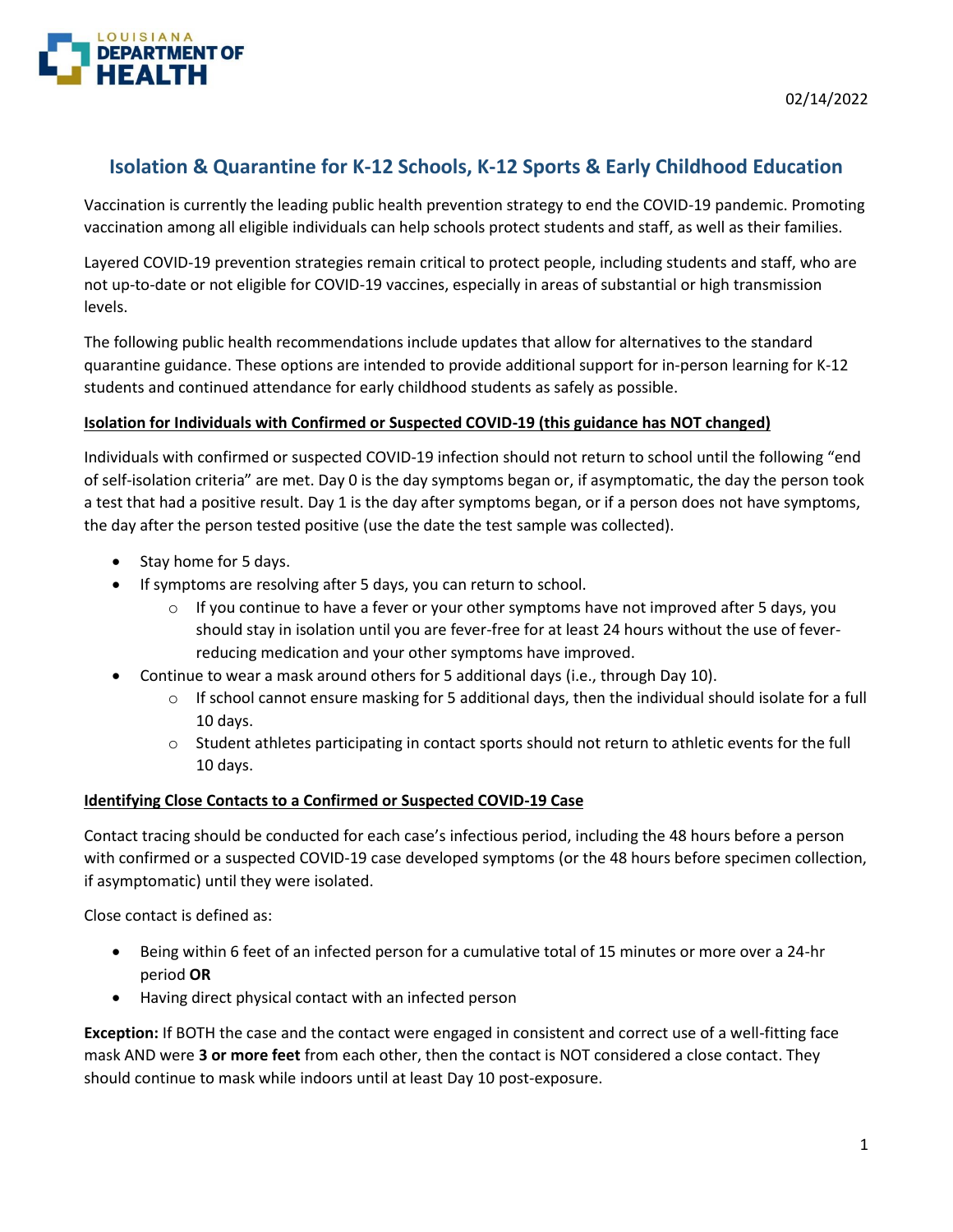

# **NEW: Quarantine Guidance for K-12 Schools** (3 options)

The last day an individual has close contact with a case is Day 0 of quarantine. Day 1 begins the day after their last close contact.

Below are three quarantine options, intended to provide additional support for in-person learning for K-12 students and continued attendance as safely as possible.

#### **1. CDC Quarantine Guidance for K-12 Schools (Safest Protocol)**

Below is the current CDC quarantine guidance for K-12 school settings.

| <b>Individual Type</b>                                                                                                                                                                                                           | <b>Quarantine Guidance</b>                                                                                                                                                                                                                                                    |
|----------------------------------------------------------------------------------------------------------------------------------------------------------------------------------------------------------------------------------|-------------------------------------------------------------------------------------------------------------------------------------------------------------------------------------------------------------------------------------------------------------------------------|
| Students who have received 2 doses of an mRNA<br>vaccine (such as Pfizer)                                                                                                                                                        | Quarantine is not necessary.<br>$\bullet$<br>Wear a mask around others for 10 days.<br>$\bullet$<br>Test on Day 5, if possible*. If your test result<br>$\bullet$<br>is positive, see isolation guidance above.                                                               |
| Students who are unvaccinated                                                                                                                                                                                                    | Stay home/quarantine for 5 days. After that,<br>$\bullet$<br>return to school but continue to wear a mask<br>around others for 5 additional days (i.e.,<br>through Day 10).<br>Test on Day 5, if possible*. If your test result<br>is positive, see isolation guidance above. |
| Staff who have completed the primary series of<br>Pfizer or Moderna vaccine within the last 5 months,<br>OR have completed the primary series of J&J<br>vaccine within the last 2 months, OR have been<br>boosted                | Quarantine is not necessary.<br>$\bullet$<br>Wear a mask around others for 10 days.<br>$\bullet$<br>Test on Day 5, if possible*. If your test result<br>$\bullet$<br>is positive, see isolation guidance above.                                                               |
| Staff who are unvaccinated, OR have completed<br>the primary series of Pfizer or Moderna vaccine<br>over 5 months ago and are not boosted, OR<br>completed the primary series of J&J over 2 months<br>ago and are not boosted    | Stay home/quarantine for 5 days. After that,<br>$\bullet$<br>continue to wear a mask around others for 5<br>additional days (i.e., through Day 10).<br>Test on Day 5, if possible. If your test result is<br>$\bullet$<br>positive, see isolation guidance above.             |
| Anyone who tested positive for COVID-19 within<br>the 90 days from their last close contact with a<br>confirmed case.<br>* Limited availability of diagnostic tests may make it difficult for an asymptomatic individual to find | Quarantine is not necessary.<br>$\bullet$<br>Wear a mask around others for 10 days.                                                                                                                                                                                           |

*testing. Testing on Day 5 post-exposure is recommended, but is not required for return to school.*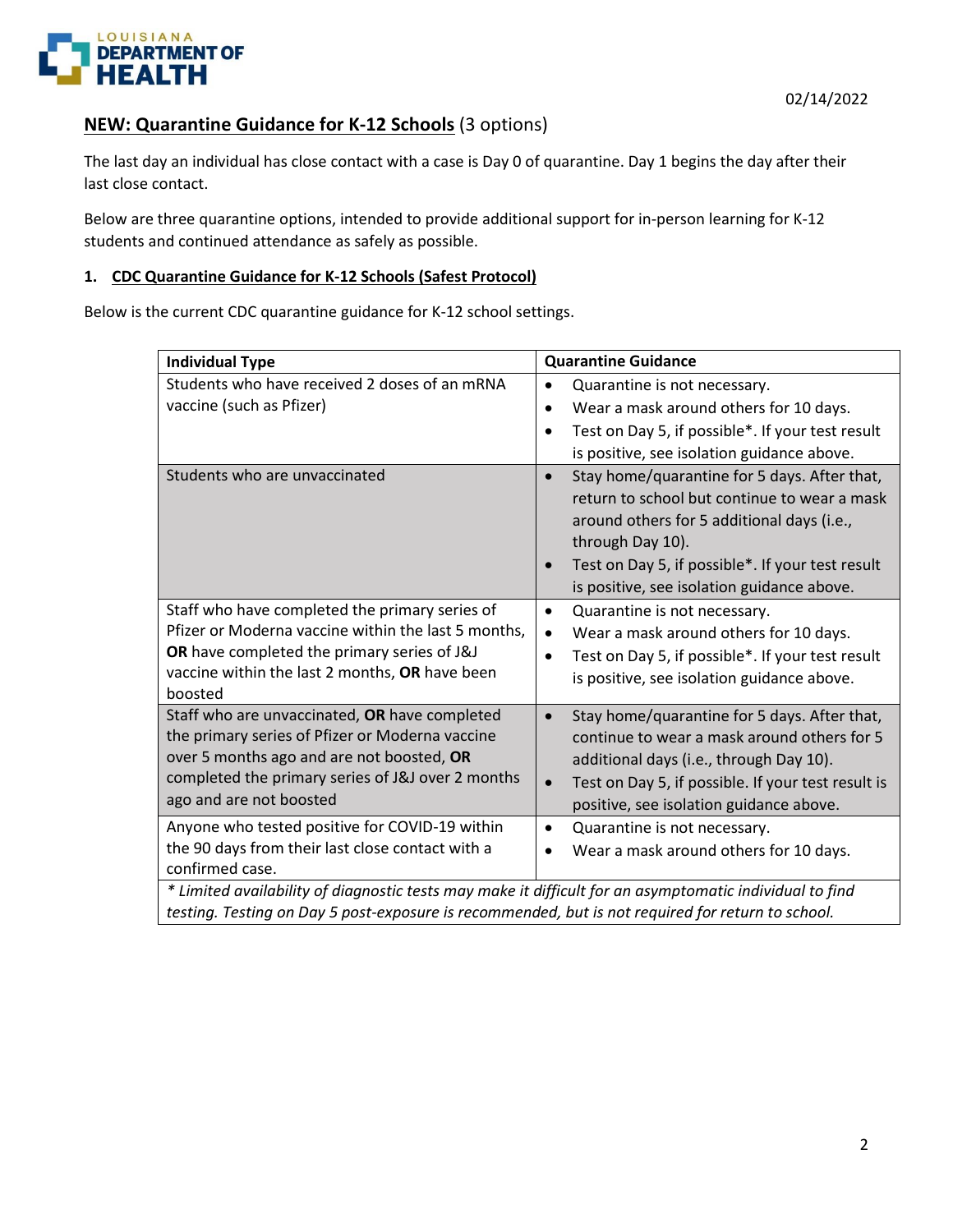

### **2. Test to Stay Option for Students Who are Not Fully Vaccinated & Staff Who are Not Up to Date**

Schools may follow CDC's quarantine guidance above (safest option) or may implement a test to stay strategy for students and staff who are not fully vaccinated so they may remain in school. In this option, students and staff do not need to quarantine at home if:

- They remain asymptomatic **AND**
- They mask through Day 10 following their last point of close contact with a positive case **AND**
- They test negative for COVID-19 twice during Days 0 5 following their last close contact. Tests should be administered on non-consecutive days (e.g., specimen collection on Day 2 and Day 4). If a student tests positive, see isolation guidance above.

### **3. Universal Masking Option**

Masks and respirators are [effective at reducing transmission of SARS-CoV-2,](https://www.cdc.gov/coronavirus/2019-ncov/science/science-briefs/masking-science-sars-cov2.html) the virus that causes COVID-19. Some masks and respirators offer higher levels of protection than others, and some may be harder to tolerate or wear consistently than others. It is most important to wear a well-fitted mask or respirator correctly that is comfortable for you and that provides good protection.

Schools that require universal masking for all students and staff, regardless of vaccination status, may choose to utilize the following guidance:

- Individuals in a mask-required school setting do NOT need to quarantine after a close contact, including unmasked exposures (e.g., during lunch or PE), if they do not have symptoms.
	- o Students who develop any symptoms consistent with COVID-19 should immediately isolate and seek testing. If they test positive, see isolation guidance above.

### **Individuals Who Cannot Mask in the K-12 Setting**

Most people, including those with disabilities, can tolerate and safely wear a mask. However, there are certain people with disabilities who, because of their disability, cannot wear a mask or cannot safely wear a mask. This includes:

- A person with a disability, who, for reasons related to the disability, would be physically unable to remove a mask without assistance if breathing becomes obstructed. Examples might include a person with impaired motor skills, quadriplegia, or limb restrictions.
- A person with an intellectual, developmental, cognitive, or psychiatric disability that affects the person's ability to understand the need to remove a mask if breathing becomes obstructed.

Reasonable accommodation should be made for students who are unable to wear a mask so that they may remain in school after a COVID-19 exposure. Staff who work closely with these students should b[e up-to-date on](https://www.cdc.gov/coronavirus/2019-ncov/vaccines/stay-up-to-date.html)  [vaccination](https://www.cdc.gov/coronavirus/2019-ncov/vaccines/stay-up-to-date.html) and wear a mask. Prevention strategies in these situations should be evaluated on a case-by-case basis with your Regional Epidemiologist and Medical Director.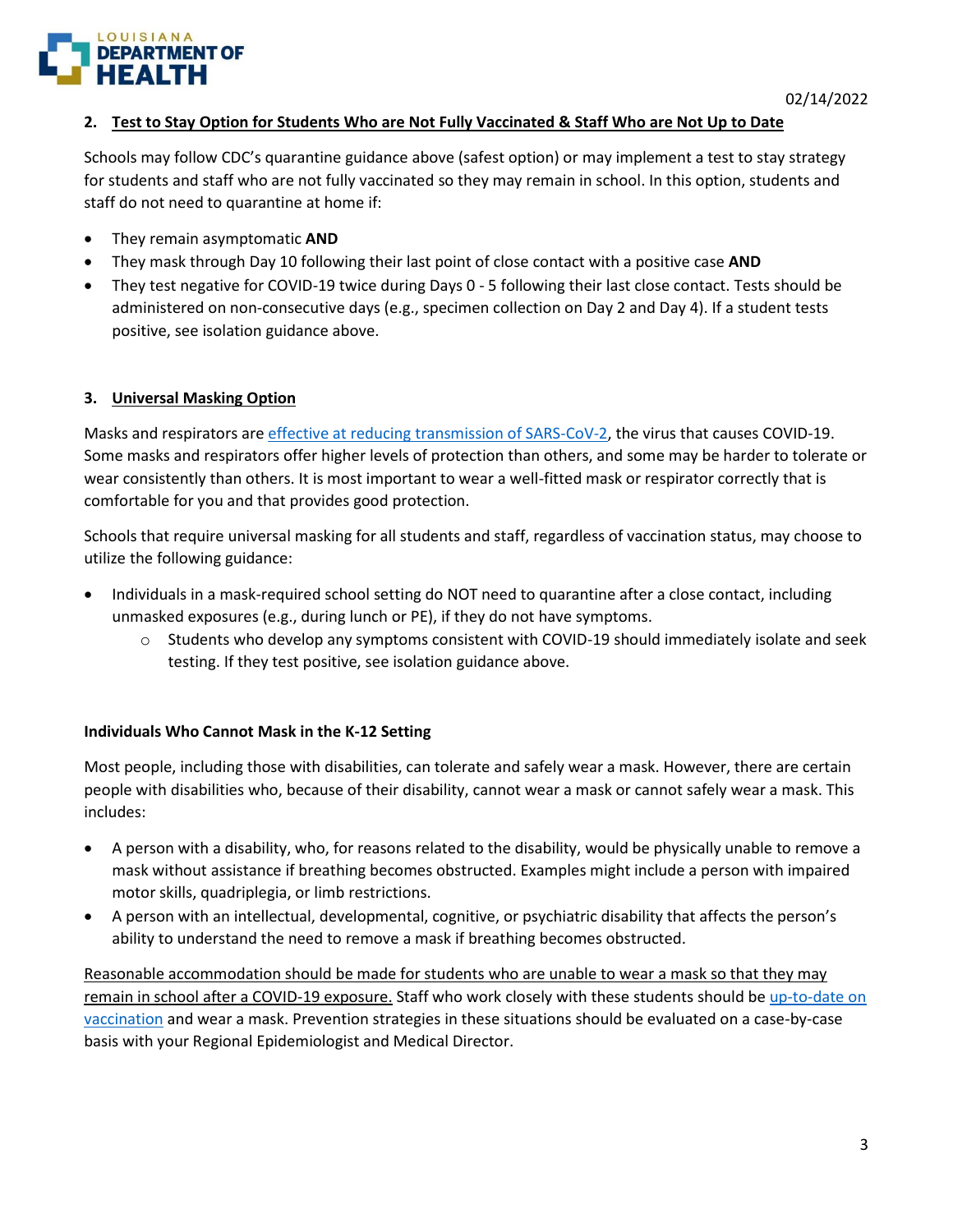

# **Quarantine Guidance for K-12 Sports**

#### Contact vs. Non-Contact Sports

- Contact sports are sports in which some level of contact between participants is expected. Contact sports include, but are not limited to, football, basketball, soccer, wrestling, softball, baseball, volleyball, and cheer.
- Non-contact sports are sports in which contact with another individual is not expected. Non-contact sports include, but are not limited to, swimming, golf, bowling, bass fishing, and gymnastics.

Due to the high rates of transmission that have been observed among K-12 sports teams, in order for student athletes to continue to participate in contact sports where masking cannot be guaranteed, additional precautions should be taken to prevent the spread of COVID-19.

The safest option for preventing additional COVID-19 transmission is for student athletes in contact sports to abstain from participation in athletic events for 10 days following close contact with a COVID-19 case. However, a test-to-stay strategy can be utilized to allow continuity of participation in sports where distancing and masking cannot be maintained.

Student athletes who are fully vaccinated, or who have tested positive for COVID-19 in the previous 90 days, can continue to practice and compete in contact sports following close contact with a COVID-19 case if:

- They remain asymptomatic **AND**
- They test negative for COVID-19 on screening tests administered twice during Days 0-5 and twice during Days 6-10 following the last close contact. Tests should be administered on non-consecutive days (e.g., specimen collection on Day 2, 4, 7, and 10).

Student athletes who are NOT fully vaccinated should refrain from participation for 5 days and can return to practice or compete in close contact sports on Day 6 following close contact if:

- They remain asymptomatic **AND**
- They test negative for COVID-19 on screening tests administered twice during Days 6-10 following the last close contact. Tests should be administered on non-consecutive days (e.g., Day 7 and 10).